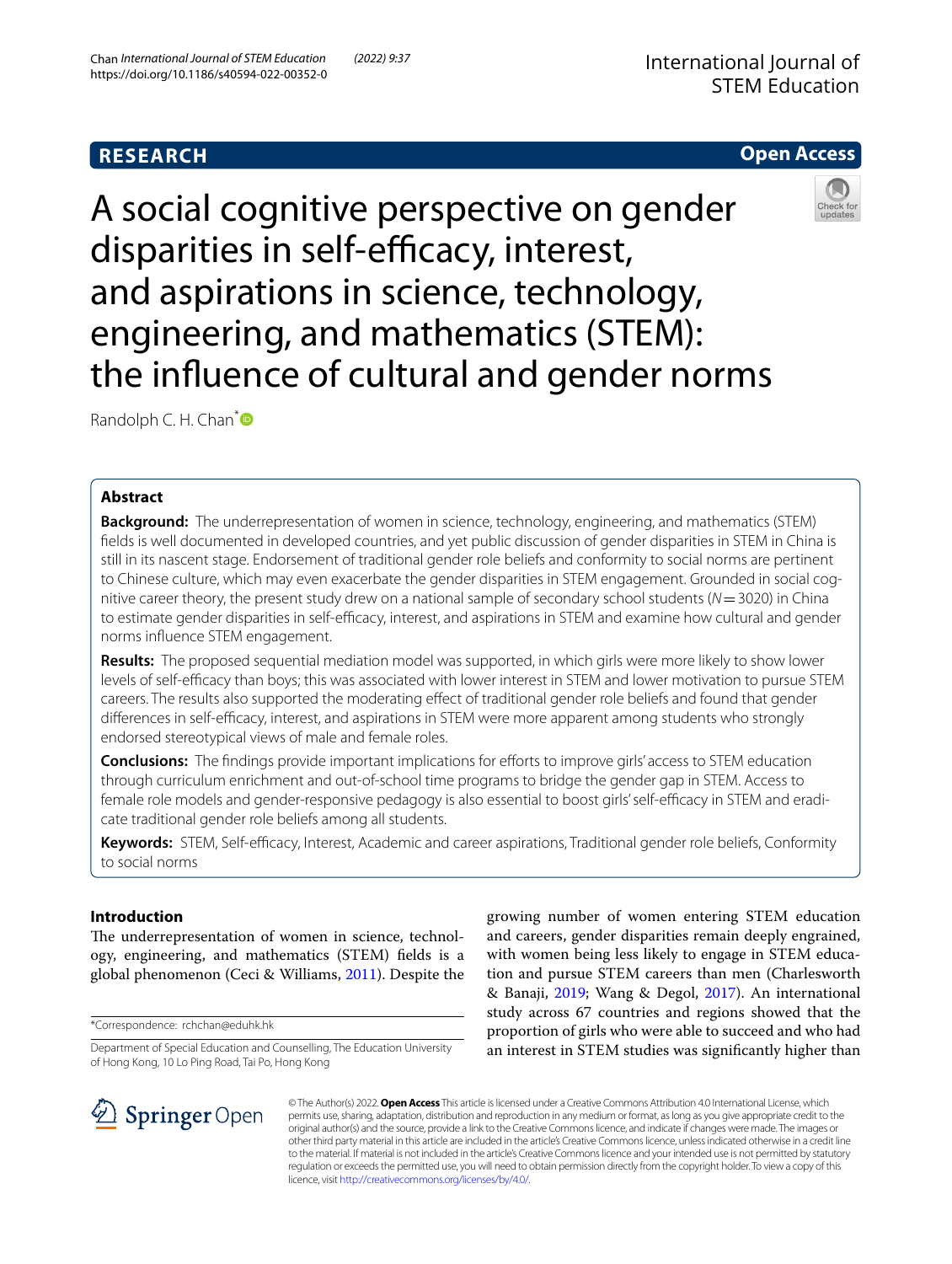that of female college students who were likely to graduate from STEM felds (Stoet & Geary, [2018](#page-12-1)). Nonetheless, fewer women possessed tertiary degrees in STEM disciplines than men across the countries and regions, which indicated a potential loss of women's STEM capacity in the transition between secondary and tertiary education.

Previous studies suggested that the gender gap in STEM engagement begins in the early developmental stages and continues throughout adolescence (Charlesworth & Banaji, [2019](#page-11-1)). In the United States, it was found that in middle school, the number of boys who intend to engage in STEM-related careers is more than double the number of girls who intend to do the same (Legewie & DiPrete, [2014\)](#page-12-2). These gender differences remain through high school and are even more apparent in tertiary education. This implies the continual decline of women's representation in STEM felds across consecutive stages of human development. To investigate the mechanisms underlying the gender disparities in STEM engagement, the present study drew on a national sample of secondary school students in China, which is ranked 106 among 153 countries in the Global Gender Gap Report 2020 (World Economic Forum,  $2019$ ). The low birth rate of girls and the low life expectancy of female infants in China also led to it being ranked last in health and survival. Apart from the observed gender gap in China, people are strongly infuenced by traditional gender role beliefs and have a high tendency to conform to social norms. The study applied a social cognitive perspective to understand how cultural and gender norms play a role in shaping female underrepresentation in STEM.

## **A social cognitive perspective on gender disparities in STEM**

The extant literature has focused primarily on a social cognitive perspective to account for gender disparities in STEM engagement (Wang & Degol, [2017](#page-12-0)). Previous work concerning gender disparities in STEM often rests on the untested assumption that men outperform women in mathematical and spatial abilities (reviewed by Hyde et al., [1990\)](#page-12-4). Nevertheless, recent meta-analyses showed that the magnitude of gender diferences in mathematics and science literacy is minimal (Else-Quest et al., [2010;](#page-11-2) Lindberg et al., [2010;](#page-12-5) Stoet & Geary, [2018](#page-12-1)) and provided further support for the gender similarities hypothesis, i.e., males and females are similar on most, but not all, psychological variables (Hyde, [2005](#page-12-6)).

Compared to the absolute cognitive ability level, relative cognitive strengths appear to be a stronger explanation for gender disparities in STEM engagement (Wang & Degol, [2017](#page-12-0)). There is converging evidence that women are more likely to perform similarly well in mathematical and verbal tasks, whereas men are more likely to have higher mathematical ability than verbal ability (Miller & Halpern, [2014](#page-12-7); Wang et al., [2013](#page-12-8)). Thus, women may have a greater variety of career options; on the other hand, men may focus on STEM because they are relatively more competent in mathematics than language arts (Wang & Degol, [2017\)](#page-12-0). Therefore, women's academic and career aspirations in STEM are likely infuenced by their choices rather than their abilities (Hyde, [2016\)](#page-12-9).

Gender disparities in STEM are also linked to gendered roles, values, and lifestyle preferences (Charlesworth & Banaji, [2019\)](#page-11-1). Gendered perceptions of academic disciplines are developed in early childhood through socialization and education, which may impact later lifestyle and career choices (Cheryan et al., [2015](#page-11-3)). Women are socialized to have communal, group-serving, and altruistic values, whereas men are expected to have agentic, self-serving, and competitive values (Diekman et al., [2010](#page-11-4)). As STEM felds are often perceived as authoritative and competitive, they may be more congruent with men's inclinations and less compatible with the goals and values that women appear to endorse (Diekman et al., [2015](#page-11-5)). This is supported by previous studies showing that the associations between gender bias and female underrepresentation in STEM remain signifcant after controlling for cognitive ability and STEM performance, which highlights the potential infuences of gender bias (Liu, [2018](#page-12-10); Smyth & Nosek, [2015\)](#page-12-11).

## **Social cognitive career theory**

Social cognitive career theory (SCCT) proposes that selfefficacy (i.e., perceived capabilities to learn or perform well in a specifc feld) has a great infuence on interest development and future educational and occupational decisions (Lent et al., [1994](#page-12-12)). Prior research examining this theory indicated that self-efficacy in a particular domain is directly related to interest and aspirations to develop in that feld (Lent et al., [2018\)](#page-12-13). Specifcally, individuals are more likely to show interest in the domain in which they believe they are capable; this may, in turn, motivate them to pursue their education and career paths in that feld (Lent et al., [1994](#page-12-12)).

Previous studies have attempted to apply social cognitive career theory to understand students' STEM engagement and development. Students' self-efficacy in STEM is associated with their interests, academic performance, and educational and occupational aspirations in STEM (Bandura et al., [2001;](#page-11-6) Lent et al., [1986](#page-12-14); Schaefers et al., [1997](#page-12-15)). Tellhed and colleagues ([2017\)](#page-12-16) found that gender diferences in interest in STEM majors can be explained by women's lower self-efficacy in STEM. A meta-analytic path analysis conducted by Lent et al. [\(2018\)](#page-12-13) also provided support for the SCCT interest and choice model by showing that self-efficacy in STEM is positively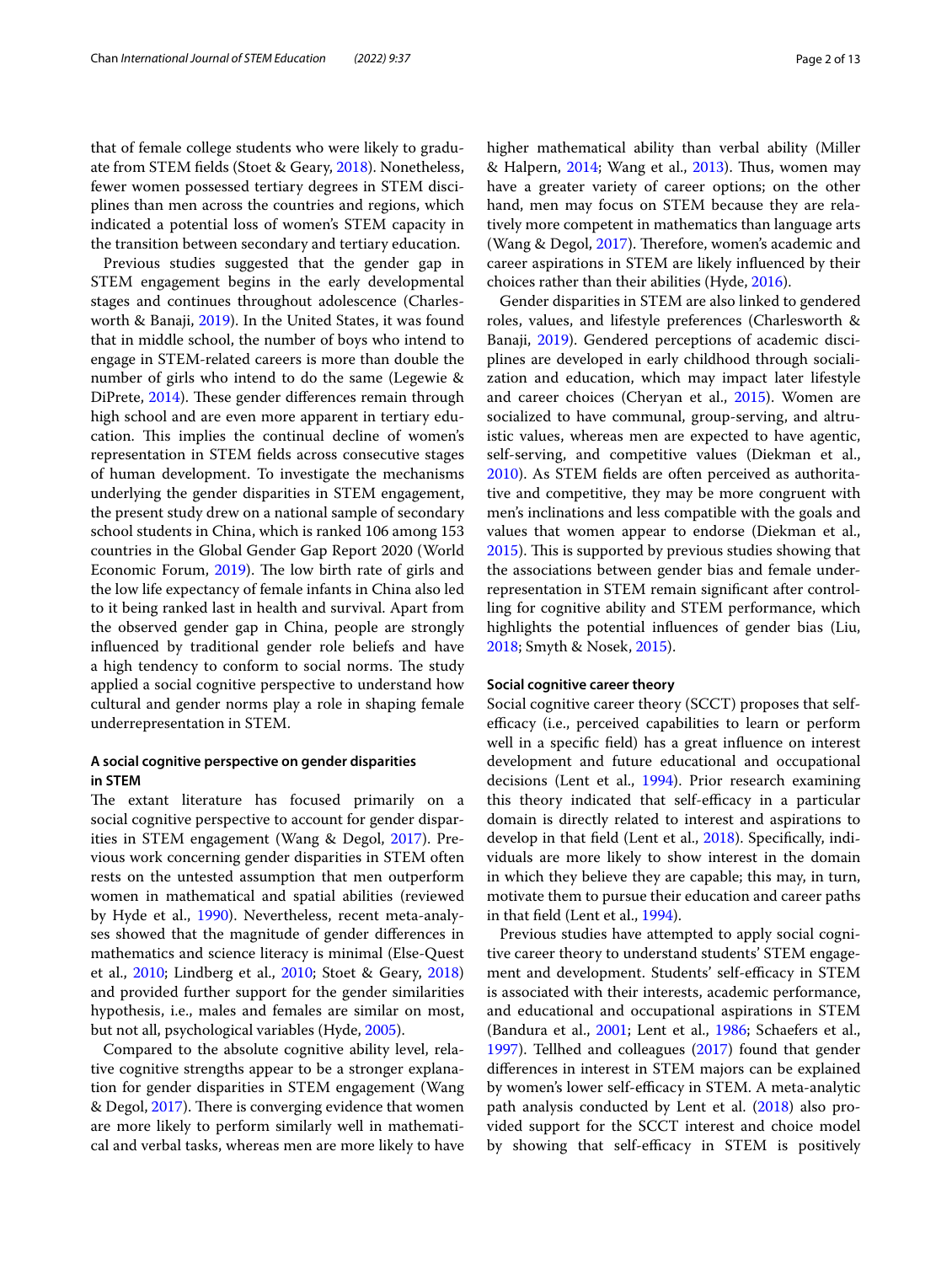associated with choice goals in STEM through heightened levels of interest in STEM. Based on the existing literature on gender diferences in STEM engagement, it was hypothesized that:

Hypothesis 1: Girls would show lower levels of selfefficacy, interest, and academic and career aspirations in STEM than boys.

Hypothesis 2: The gender differences in academic and career aspirations in STEM would be explained by lower levels of self-efficacy and interest in STEM among girls than boys.

#### **Traditional gender role beliefs**

Gender role socialization plays an important role in undermining female representation in STEM (Kanny et al., [2014\)](#page-12-17). Traditional gender role beliefs are the attitudes and expectations about appropriate roles, behaviors, and responsibilities for men and women (Eagly, [1987](#page-11-7)). Previous studies have shown that parents and teachers tend to underestimate girls' mathematical abilities even when their academic results are comparable to those of boys (Lubienski et al., [2013\)](#page-12-18) and believe that boys will have better achievement in STEM felds than girls (Ceci et al., [2009](#page-11-8)). Parents' gender stereotypical beliefs are often linked to children's beliefs about their abilities (Correll,  $2001$ ). This proposition is supported by Wang and Degol [\(2017\)](#page-12-0), who found that girls are likely to believe they lack competency in STEM felds (even though they actually outperform boys in STEM) if their parents exhibit higher levels of gender bias and that this may, in turn, reduce self-efficacy in STEM among girls. The findings corroborated the work by Inzlicht and Schmader [\(2012\)](#page-12-19), who indicated that gender–stereotypical competence beliefs (e.g., boys are more competent and capable in STEM than girls) may have negative efects on girls' self-assessment of their STEM abilities (e.g., self-questioning, lower expectation of test performance). Using a national sample of college students in China, Yang and Gao ([2019](#page-12-20)) also found that lower career expectations of parents and gender stereotypes embedded in Chinese culture negatively infuence women's achievement motivation in STEM majors. Internalized gender stereotypes and their impacts on STEM selfefficacy can potentially create an ingrained belief among girls that they are incompatible with STEM, which discourages them from engaging in STEM felds.

Traditional gender stereotypes may also compel students to develop interests that ft with their gender roles (Correll, [2001;](#page-11-9) Nosek et al., [2009](#page-12-21); Wang & Degol, [2017](#page-12-0)). Previous studies have shown that parents and teachers often recognize boys' success and abilities in STEM and neglect girls' exploration and development of interest in STEM (Lubienski et al., [2013](#page-12-18)). In addition, women are portrayed as feminine, emotional, and altruistic, and they are supposed to be more interested in arts, humanities, and social sciences, whereas men are considered masculine, rational, and competitive, and should be more interested in STEM (Diekman et al., [2010](#page-11-4)). Women who internalize such traditional gender role beliefs are likely to ft in with gender norms and have a low interest in STEM.

Traditional gender role beliefs may also infuence one's career aspirations. As the goal congruity hypothesis postulates, STEM felds are perceived as incongruent with women's gender roles and goals (Diekman et al., [2010](#page-11-4)). It is because STEM work environments often exhibit a competitive and power-pursuing atmosphere, which creates a mismatch with women's gender roles. Furthermore, previous studies have documented a hostile and unsupportive climate toward female personnel in the STEM workplace (e.g., sexism, sexual harassment, and gender-based discrimination) (Charlesworth & Banaji, [2019](#page-11-1)). Women also experience less positivity, a lack of belonging, and unequal treatment in STEM work environments, which further lead to lower aspirations toward STEM-related careers (Rainey et al., [2018\)](#page-12-22). It was, therefore, hypothesized that:

Hypothesis 3: Traditional gender role beliefs would moderate the association of gender with self-efficacy, interest, and academic and career aspirations in STEM, such that the gender diferences in STEM would be larger among students who endorsed higher levels of traditional gender role beliefs.

## **Conformity to social norms**

The Chinese culture and social system are greatly influenced by collectivism and Confucianism, which expect people to conform to norms rather than show uniqueness and individuality (Bond & Smith, [1996;](#page-11-10) Chen et al., [2005](#page-11-11); Luo et al., [2013\)](#page-12-23). The social behaviors of individuals are guided by norms, obligations, and duties in collectivist cultures, instead of personal pleasure and interests (Triandis et al., [1990\)](#page-12-24). Compliance with norms is fundamental for Chinese people to gain approval and acceptance in society and avoid disgracing their families (Chan & Huang, [2022](#page-11-12); Triandis et al., [1990\)](#page-12-24). Furthermore, Confucian principles heavily emphasize social norms (*Li,* 禮) and self-restraint (*Yue,* 約), maintaining that the primary developmental goal for Chinese people is to internalize and follow the social norms of their cultural community (Luo et al.,  $2013$ ). It is necessary for them to treat their personal desires as subordinate, be obedient to authority (e.g., parents and elderly individuals), and consider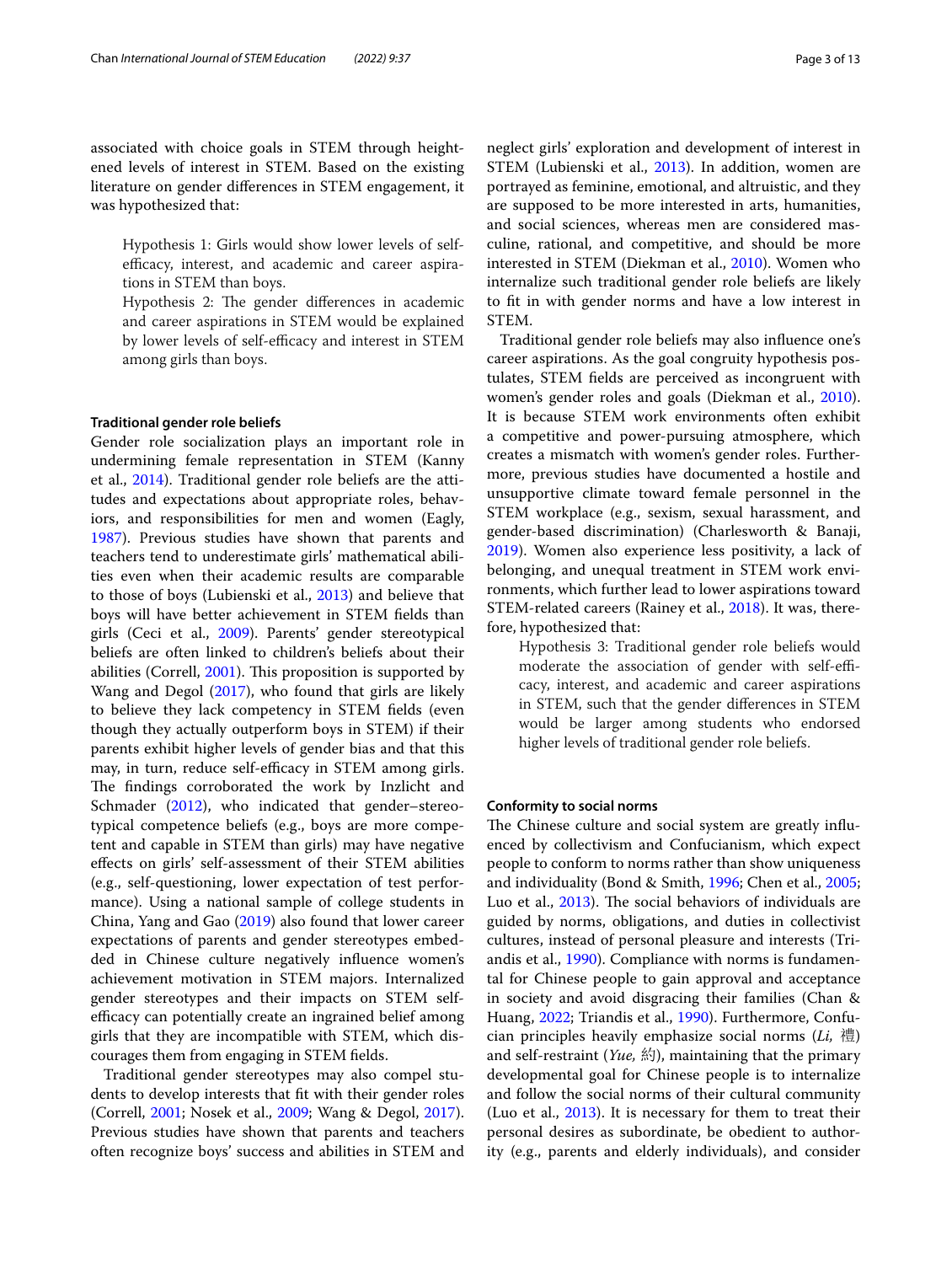collective interests as a whole (Luo et al., [2013](#page-12-23)). Individualistic traits and attributes such as uniqueness and autonomy are less encouraged, as these qualities may be perceived as diferent and deviant from social norms (Cialdini & Trost, [1998](#page-11-13)). This is evidenced by the study of Yamaguchi ([1994](#page-12-25)), who found that people living in collectivist cultures had a lower need for uniqueness. Similarly, when Nevis ([1983\)](#page-12-26) examined Maslow's hierarchy of needs in China, the need for self-esteem was eliminated, as individuality is not valued, and the concept of "self" is defined in terms of the group. The need for self-actualization is attained by sacrifcing one's preferences to achieve the group's superordinate goals (Nevis, [1983\)](#page-12-26).

The emphasis on conformity to social norms in Chinese culture may contribute to gender disparities in self-efficacy, interest, and academic and career aspirations in STEM. Infuenced by the traditional division of labor, women are expected to be family-centered instead of working outside the home. Compared to men, women are expected to uphold family values, leading them to sacrifce their career for their family (Williams & Ceci,  $2012$ ), and they may prefer jobs with fexible working hours (e.g., part-time jobs) so that they can take care of their families (Charlesworth & Banaji, [2019\)](#page-11-1). The strong social responsibility of being the family's primary caregiver is imposed on women, which keeps them from demanding career felds (Yoshikawa et al., [2018\)](#page-12-28). Individuals in Chinese societies have obligations to obey and respect familial and social expectations, so as to achieve flial piety and avoid bringing shame to their families (Luo et al., [2013;](#page-12-23) Mau, [2000](#page-12-29)). Thus, women who strongly endorse such traditional familial norms may choose not to engage in competitive and intensive careers, such as those in STEM. The impact of culture on STEM engagement was also shown in a cross-cultural study by Mau et al. ([2020\)](#page-12-30), who found greater gender differences in STEM self-efficacy and learning experiences among students from a collectivist culture (i.e., Taiwan) than among those from an individualist culture (i.e., the United States). It was, therefore, hypothesized that:

Hypothesis 4: Conformity to social norms would moderate the association of gender with self-efficacy, interest, and academic and career aspirations in STEM, such that the gender diferences in STEM would be larger among students who highly conformed to social norms.

## **The present study**

Grounded in social cognitive career theory, the present study aimed to (1) estimate gender diferences in self-efficacy, interest, and academic and career aspirations in STEM among secondary school students in China,  $(2)$  investigate whether self-efficacy and interest in STEM would explain gender diferences in academic and career aspirations in STEM, and (3) examine the moderating efects of traditional gender role beliefs and conformity to social norms on gender diferences in self-efficacy, interest, and academic and career aspirations in STEM. It was hypothesized that girls would show lower levels of efficacy, interest, and academic and career aspirations in STEM than boys (Hypothesis 1). We proposed a sequential mediation model (see Fig. [1](#page-3-0)) in which the association of gender with academic and career aspirations in STEM would be mediated by selfefficacy and interest in STEM (Hypothesis 2). In addition, we examined a moderated mediation model (see Fig. [2\)](#page-4-0) in which traditional gender role beliefs (Hypothesis 3) and conformity to social norms (Hypothesis 4) would moderate the association of gender with selfefficacy, interest, and academic and career aspirations in STEM.

<span id="page-3-0"></span>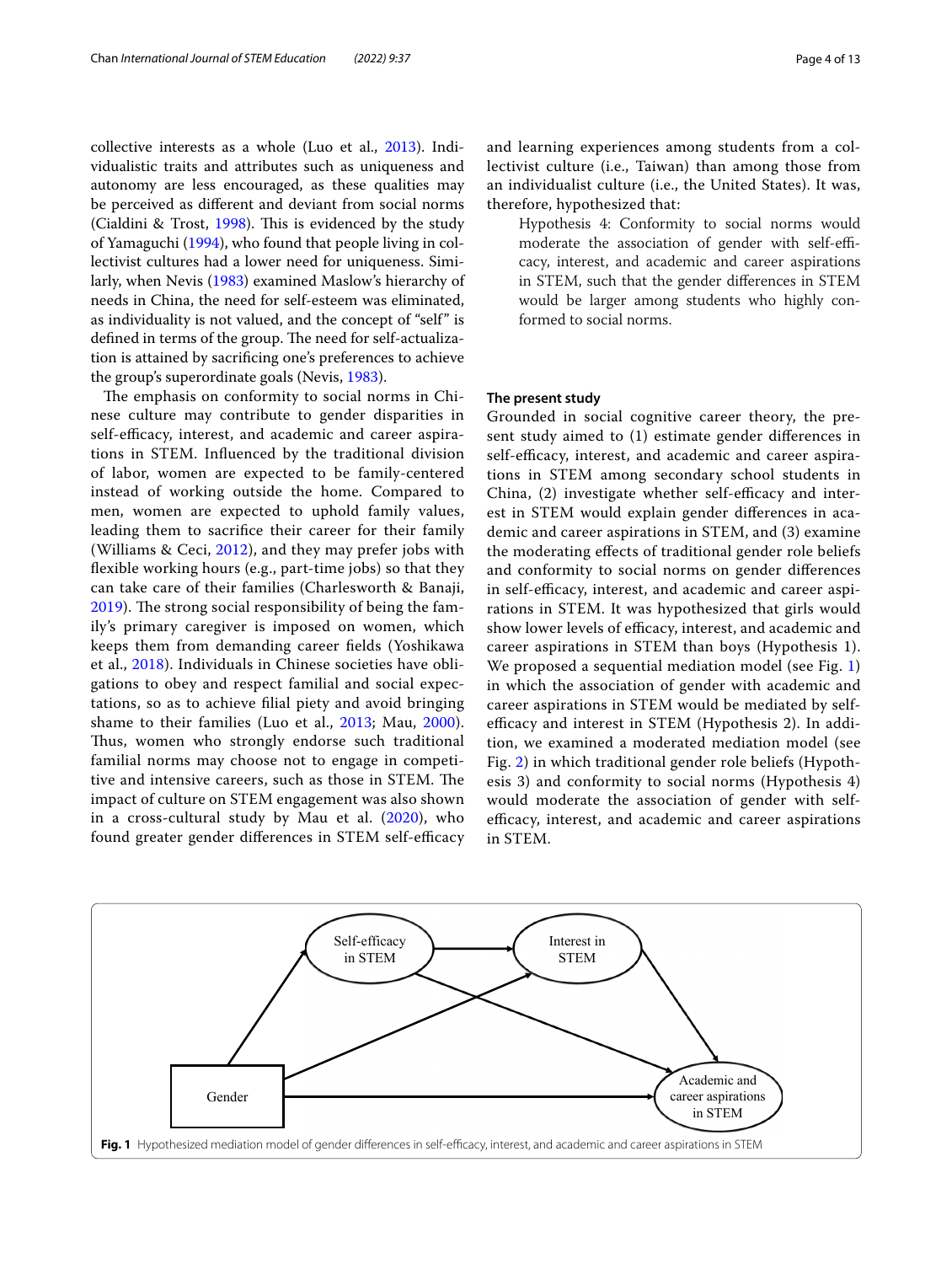

## <span id="page-4-0"></span>**Methods**

## **Participants**

Study recruitment was conducted in 10 secondary schools in diferent geographic regions of China, including Guangdong, Zhejiang, and Shanghai. Students were provided with study information and invited to join the study. Informed consent was sought before the study began. Participants were assured of confdentiality and informed that they could withdraw from the study at any time. They were asked to complete the questionnaire on paper or online. Participants were given approximately 30 min to complete the questionnaire. The study was approved by the Human Research Ethics Committee of the corresponding author's institution.

A total of 3020 secondary school students participated in the study. Approximately 51.5% (*n*=1552) of the participants were male, whereas  $48.5\%$  ( $n=1463$ ) were female. Their mean age was  $15.71$  years (SD = 1.54). The majority of participants were Han Chinese (97.1%,  $n=2932$ ), while 2.9% ( $n=87$ ) were ethnic minorities. Approximately 12.5% of the participants' mothers and 14.0% of the participants' fathers had attained a university or college degree. For 20.6% of the participants' mothers and 24.2% of the participants' fathers, high school was the highest level of educational attainment.

### **Measures**

Perceptions of STEM were measured using nine selfreport items adapted from Brown et al.  $(2016)$  $(2016)$ . The items assessed three dimensions: self-efficacy, interest, and academic and career aspirations in STEM. Items for self-efficacy in STEM included "I usually give up when I do not understand a STEM concept" (reversescored), "I am confdent that I can learn STEM subjects well," and "If I work hard enough, I can learn difficult STEM concepts." Items for interest in STEM included "I enjoy learning about science, technology, engineering, and mathematics (STEM)," "I really enjoy STEM subjects (e.g., mathematics, biology, physics, chemistry, and information technology)," and "I think STEM lessons are interesting." Items for academic and career aspirations in STEM included "If I could choose in the future, I would not take any STEM courses" (reversescored), "If I could get into a college, I would like to study STEM," and "I would like to pursue a STEMrelated career in the future." The items were rated on a 5-point scale ranging from 1 (strongly disagree) to 5 (strongly agree). Higher scores indicated higher levels of self-efficacy, interest, and academic and career aspirations in STEM. Construct validity was established using confrmatory factor analysis and the results supported a three-factor model,  $\chi^2$  = 882.27 (df = 24,  $p < 0.001$ ), CFI=0.96, TLI=0.94, RMSEA=0.11,  $SRMR = 0.06$ . Modification indices were inspected to identify possible error covariances between items to improve model fit. The results suggested including an error covariance between two negatively worded items, including "I usually give up when I do not understand a STEM concept" and "If I could choose in the future, I would not take any STEM courses." After including the error covariance, the model indices improved to *χ<sup>2</sup>*=265.79 (df=23, *p* < 0.001), CFI=0.99, TLI=0.98,  $RMSEA = 0.06$ ,  $SRMR = 0.04$ . The internal consistency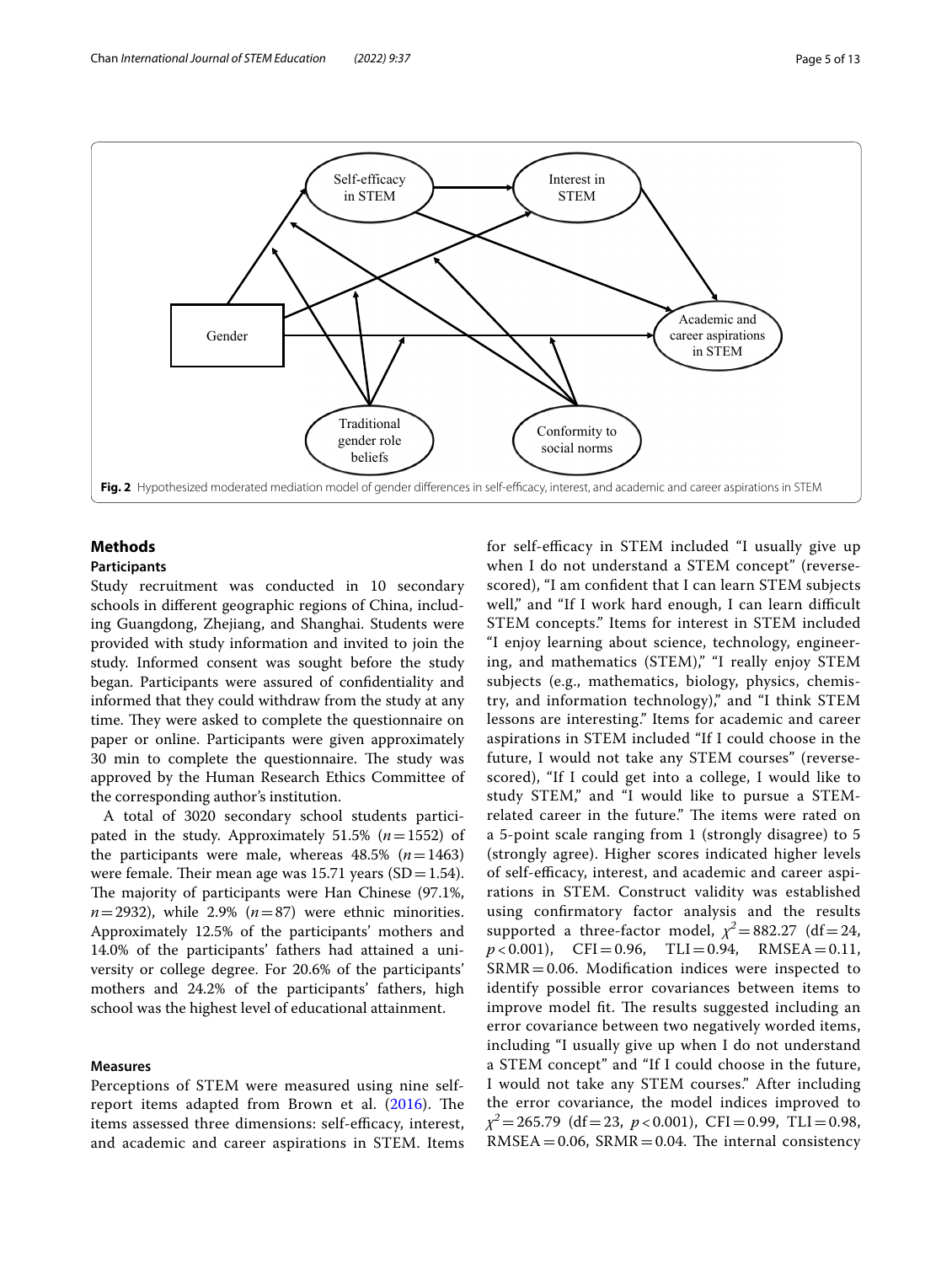(Cronbach's alpha) of the self-efficacy, interest, and academic and career aspirations in STEM subscales were 0.67, 0.94, and 0.78, respectively.

Traditional gender role beliefs were measured by fve items from the Gender Role Attitude Scale (Lee, [2004](#page-12-31)). Items from the competence and performance subscales were used to measure beliefs and expectations concerning appropriate roles for males and females in terms of academic competence and performance. Sample items included "Males have better logical thinking, so they are more suited to mathematics and science subjects, such as physics, chemistry, and biology" and "Females have better language skills, so they are more suitable for literature and humanities subjects, such as the Chinese language, the English language, and history." The items were developed in Chinese and validated among Chi-nese youth populations (Lee, [2004\)](#page-12-31). The items were rated on a 5-point scale ranging from 1 (strongly disagree) to 5 (strongly agree). Higher scores represented a stronger endorsement of traditional gender role beliefs. The scale showed convergent validity with measures of attitudes toward feminine men and attitudes toward homosexuality (Huang & Lin, [2011](#page-12-32)). Construct validity was examined using confirmatory factor analysis:  $\chi^2$  = 816.91  $(df=5, p<0.001)$ , CFI=0.90, TLI=0.81, RMSEA=0.23,  $SRMR = 0.06$ . An inspection of the modification indices suggested including an error covariance between the two items, i.e., "Males have better logical thinking, so they are more suited to mathematics and science subjects, such as physics, chemistry, and biology" and "Females have better language skills, so they are more suitable for literature and humanities subjects, such as the Chinese language, the English language, and history." The two items are both related to gender stereotypes concerning subject choice. After including the error covariance, the model indices improved to  $\chi^2$  = 64.16 (df = 4, *p* < 0.001),  $CFI = 0.99$ ,  $TLI = 0.98$ ,  $RMSEA = 0.07$ ,  $SRMR = 0.02$ . The internal consistency (Cronbach's alpha) of the scale was 0.87 in the present study.

Conformity to social norms was measured by fve items from the conformity to norms subscale of the Asian Val-ues Scale (Kim et al., [1999\)](#page-12-33). The sample items included "One should not deviate from familial and social norms" and "One need not conform to one's family's and the society's expectations" (reverse scored). The participants were asked to respond to the items on a 4-point scale ranging from 1 (strongly disagree) to 4 (strongly agree). Higher scores indicated stronger adherence to familial and social expectations, norms, and practices. The scale showed good concurrent and discriminant validity with measures of acculturation (Kim et al., [1999\)](#page-12-33). Construct validity was examined using confrmatory factor analysis:  $\chi^2$ =473.42 (df=5, *p* < 0.001), CFI=0.91, TLI=0.81,  $RMSEA = 0.18$ ,  $SRMR = 0.07$ . An inspection of the modifcation indices suggested including an error covariance between the two items, including "One need not follow one's family's and the society's norms" and "One need not conform to one's family's and the society's expectations." The two items are related to conformity to norms and expectations of the family and society. After including the error covariance, the model indices improved to  $\chi^2$  = 48.78 (df = 4,  $p$  < 0.001), CFI = 0.99, TLI = 0.98,  $RMSEA = 0.06$ ,  $SRMR = 0.03$ . The internal consistency (Cronbach's alpha) of the scale was 0.72.

#### **Data analysis**

Descriptive statistics were used to examine self-efficacy, interest, and academic and career aspirations in STEM. All study variables were screened for univariate normality (i.e., skewness  $\leq 3.0$  and kurtosis  $\leq 10.0$ ) (Weston & Gore, [2006](#page-12-34)) before the main analysis was conducted. The skewness and kurtosis for the main study variables were within the acceptable ranges. Independent-sample *t* tests were conducted to determine gender diferences in self-efficacy, interest, and academic and career aspirations in STEM. Cohen's *d* was calculated to estimate the efect sizes and evaluate the magnitude of group diferences. Cohen's *d* values of 0.20, 0.50, and 0.80 were considered small, medium, and large efect sizes, respectively (Cohen, [1992\)](#page-11-15). Pearson correlation coefficients were calculated to examine the relationships between the study variables.

Structural equation modeling (SEM) was conducted to examine the mediation model of gender diferences in STEM (Model 1). Gender was coded as a dichotomous variable, with females as the reference category. A measurement model was frst estimated by loading items onto their respective latent constructs using confrmatory factor analysis. After confrming the ft of the measurement model, we estimated a structural model to test the hypothesized relationships between gender, self-efficacy in STEM, interest in STEM, and academic and career aspirations in STEM, controlling for demographic variables (i.e., age, ethnicity, mother's education level, and father's education level). Mplus version 7.1 was used to test the measurement and structural models using full maximum likelihood estimation. The goodness-of-fit of the models was evaluated using the  $\chi^2$  statistic and four other ft indices: the comparative ft index (CFI), Tucker– Lewis index (TLI), root mean square error of approximation (RMSEA), and standardized root mean square residual (SRMR) (Hu & Bentler, [1999](#page-12-35)). CFI and TLI values of 0.95 or above, RMSEA values of 0.06 or below, and SRMR values of 0.08 or below indicate a good ft between the model and the observed data (Hu & Bentler, [1999](#page-12-35)). The indirect effects of gender on academic and career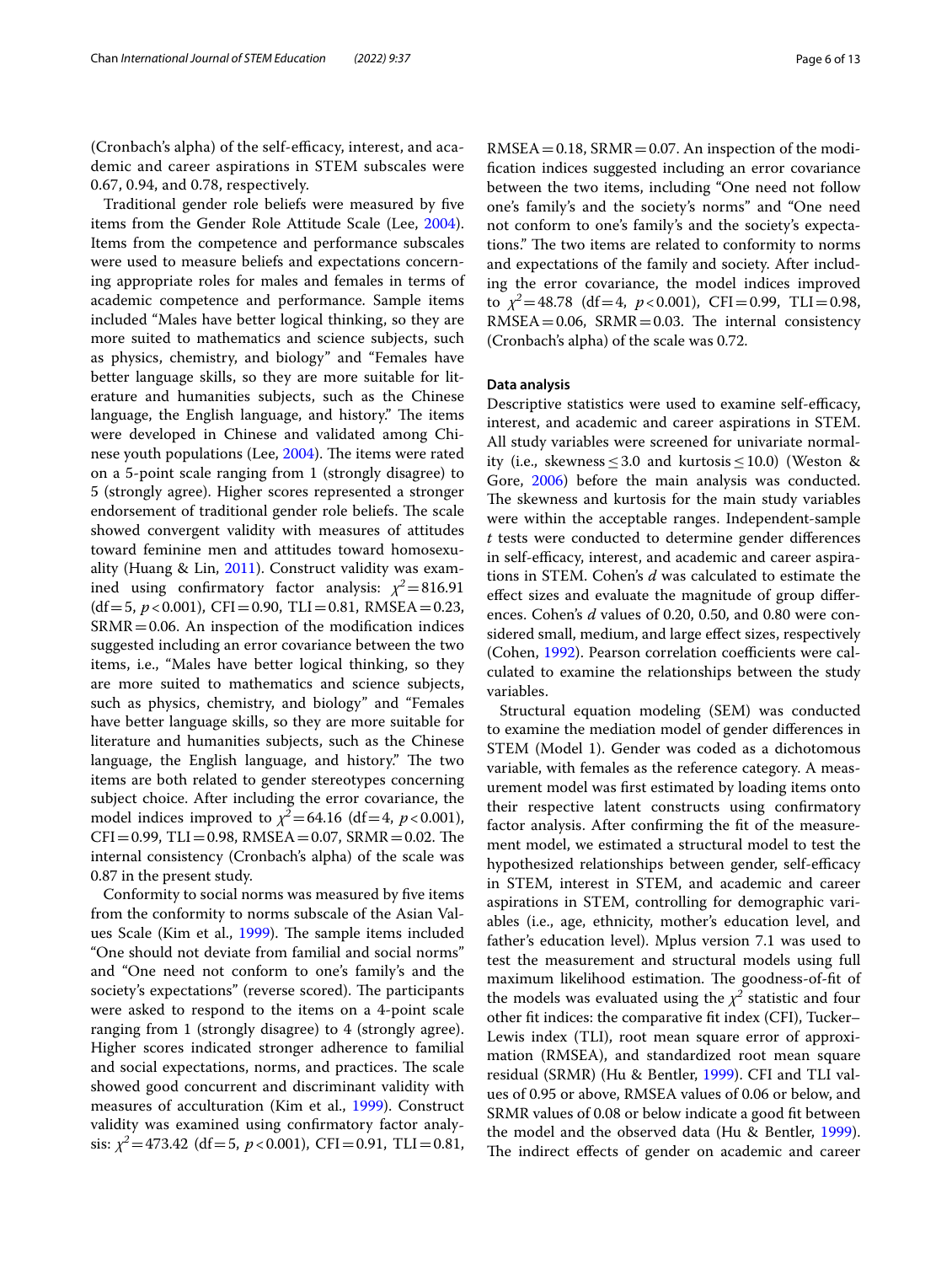aspirations in STEM were examined using 1000 bias-corrected bootstrapped samples with 95% confdence intervals (CI).

A latent moderated structural equation modeling approach (LMS) was used to examine the hypothesized moderated mediation model, as depicted in Fig. [2](#page-4-0). A three-step estimation procedure recommended by Maslowsky and colleagues [\(2015\)](#page-12-36) was adopted. We frst examined a measurement model to evaluate the ft of the observed variables to the latent variables. Second, a structural model without the latent interaction terms was estimated to examine the structural relationships between the latent constructs, controlling for demographic variables. Third, we examined a latent moderated structural equation model by including the latent interaction terms, i.e., gender  $\times$  traditional gender role beliefs (Model 2) and gender  $\times$  conformity to social norms (Model 3). All variables were standardized prior to model estimation. When the latent interaction terms were signifcant, we examined the direct and indirect efects of gender on the STEM variables at low (1 SD below the mean), medium (at the mean), and high (1 SD above the mean) levels of moderator variables.

### **Results**

## Gender differences in self-efficacy, interest, and aspirations **in STEM**

The independent-sample *t* test showed significant gender differences in self-efficacy in STEM  $(t=13.57, p<0.001,$  $d = 0.49$ ), interest in STEM ( $t = 18.60$ ,  $p < 0.001$ ,  $d = 0.68$ ), and academic and career aspirations in STEM (*t*=19.27,  $p$ <0.001,  $d$ =0.70). Girls reported significantly lower levels of self-efficacy, interest, and academic and career aspirations in STEM than boys. The results provide support for Hypothesis [1](#page-6-0). Table 1 shows the number and percentage of respondents in agreement (agree or strongly agree) with the statements on self-efficacy, interest, and aspirations in STEM by gender. Around 60.2% of boys indicated that they were confdent that they could learn STEM subjects well (self-efficacy in STEM), while only 37.5% of girls did so. The results also showed that 55.2% of boys enjoyed learning about STEM (interest in STEM), whereas only 25.8% of girls enjoyed learning about STEM. In addition, 49.5% of boys wanted to pursue STEM-related careers in the future (academic and career aspirations in STEM), while only 19.8% of girls did the same.

Pearson correlation coefficients were calculated to examine the relationships between the STEM variables. Self-efficacy in STEM was positively related to interest in STEM  $(r=0.67, p<0.001)$  and academic and career aspirations in STEM  $(r=0.63, p<0.001)$ . Interest in STEM was positively related to academic and career aspirations in STEM  $(r=0.75, p<0.001)$ . Table [2](#page-7-0) shows descriptive statistics and correlations of the study variables.

### **A mediation model of gender diferences in STEM**

The measurement model showed a good fit to the data, *χ2*=306.57 (df=29, *p*<0.001), CFI=0.99, TLI=0.98,  $RMSEA = 0.06$ ,  $SRMR = 0.03$ . All loadings of the items on their latent constructs were statistically signifcant ( $ps < 0.001$ ). The structural model also showed a good model fit,  $\chi^2 = 352.79$  (df = 53,  $p < 0.001$ ), CFI = 0.99,  $TLI=0.98$ , RMSEA=0.04, SRMR=0.03. The results

<span id="page-6-0"></span>**Table 1** Gender differences in self-efficacy, interest, and academic and career aspirations in STEM

|                                                                                                                | <b>Entire sample</b><br>$(N=3020)$ | Boys ( $n = 1552$ ) | Girls ( $n = 1463$ ) |
|----------------------------------------------------------------------------------------------------------------|------------------------------------|---------------------|----------------------|
|                                                                                                                | n (%)                              | $n$ (%)             | n(%)                 |
| Self-efficacy in STEM                                                                                          |                                    |                     |                      |
| I usually give up when I do not understand a STEM concept*                                                     | 600 (19.9%)                        | 281 (18.1%)         | 319 (21.8%)          |
| I am confident that I can learn STEM subjects well                                                             | 1485 (49.2%)                       | 934 (60.2%)         | 549 (37.5%)          |
| If I work hard enough, I can learn difficult STEM concepts                                                     | 1919 (63.5%)                       | 1069 (68.9%)        | 848 (58.0%)          |
| Interest in STEM                                                                                               |                                    |                     |                      |
| l enjoy learning about science, technology, engineering, and mathematics (STEM)                                | 1238 (41.0%)                       | 857 (55.2%)         | 378 (25.8%)          |
| I really enjoy STEM subjects (e.g., mathematics, biology, physics, chemistry, and infor-<br>mation technology) | 1279 (42.4%)                       | 881 (56.8%)         | 396 (27.1%)          |
| I think STEM lessons are interesting                                                                           | 1381 (45.7%)                       | 893 (57.5%)         | 486 (33.2%)          |
| Academic and career aspirations in STEM                                                                        |                                    |                     |                      |
| If I could choose in the future, I would not take any STEM courses*                                            | 639 (21.2%)                        | 281 (18.1%)         | 358 (24.5%)          |
| If I could get into a college, I would like to study STEM                                                      | 1132 (37.5%)                       | 812 (52.3%)         | 318 (21.7%)          |
| I would like to pursue a STEM-related career in the future                                                     | 1061 (35.1%)                       | 769 (49.5%)         | 290 (19.8%)          |

\*Items are reverse coded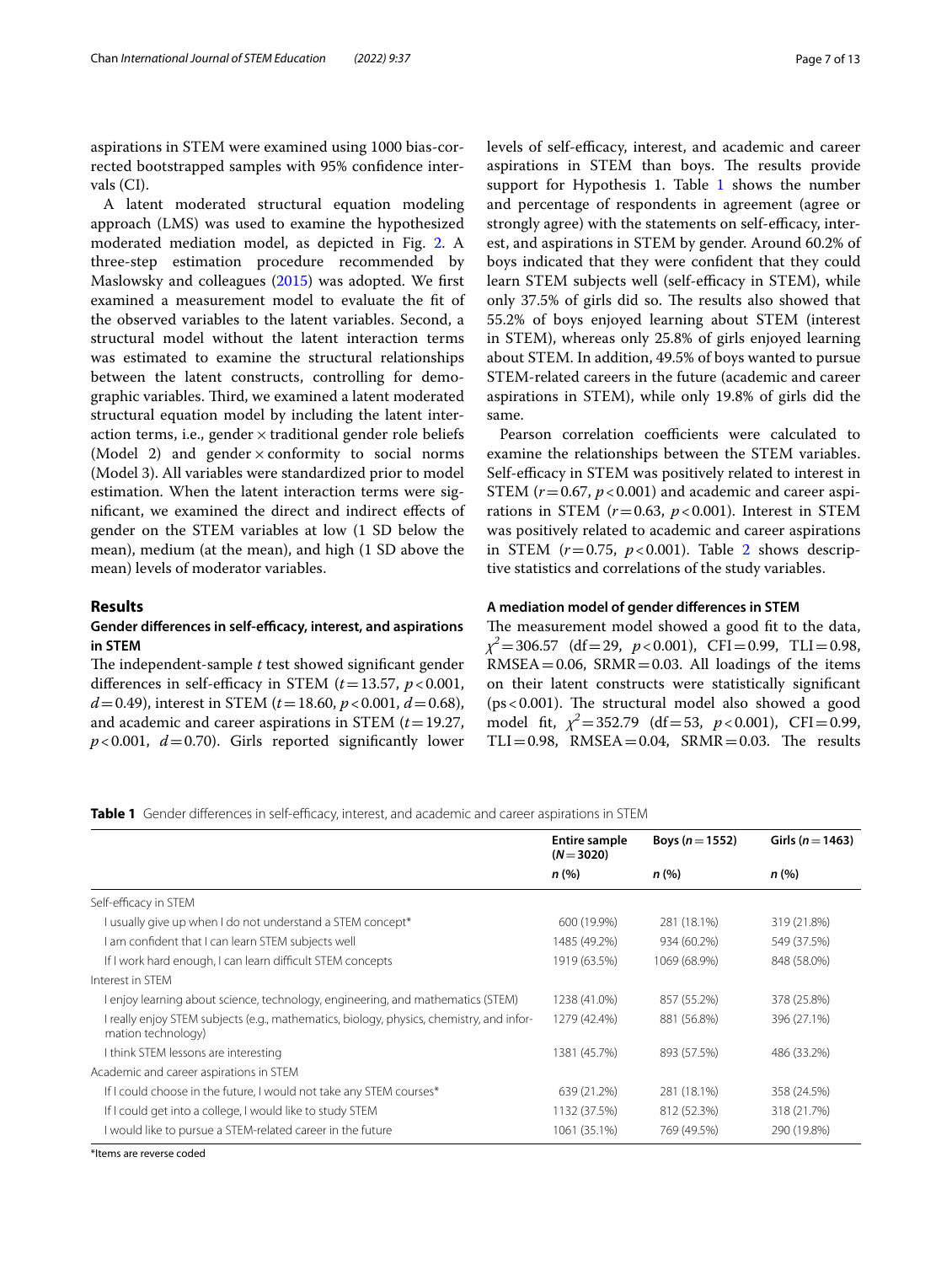|                                            |           | $\overline{2}$ | 3                        | 4                        |         |
|--------------------------------------------|-----------|----------------|--------------------------|--------------------------|---------|
| 1. Self-efficacy in STEM                   | -         |                |                          |                          |         |
| 2. Interest in STEM                        | $0.67***$ |                |                          |                          |         |
| 3. Academic and career aspirations in STEM | $0.63***$ | $0.75***$      | $\overline{\phantom{0}}$ |                          |         |
| 4. Traditional gender role beliefs         | $0.11***$ | $0.14***$      | $0.13***$                | $\overline{\phantom{0}}$ |         |
| 5. Conformity to social norms              | $0.14***$ | 0.03           | $0.06***$                | $0.06***$                |         |
| Cronbach's a                               | 0.67      | 0.94           | 0.78                     | 0.87                     | 0.72    |
| Range                                      | $1 - 5$   | $1 - 5$        | $1 - 5$                  | $1 - 5$                  | $1 - 4$ |
| Mean                                       | 3.56      | 3.45           | 3.28                     | 3.08                     | 2.99    |
| SD.                                        | 0.81      | 1.10           | 0.97                     | 0.82                     | 0.55    |
|                                            |           |                |                          |                          |         |

<span id="page-7-0"></span>**Table 2** Descriptive statistics and correlations of study variables

\**p*<0.05, \*\**p*<0.01, \*\*\**p*<0.001

showed that gender was signifcantly associated with selfefficacy in STEM  $(B=0.20, p<0.001)$ , interest in STEM  $(B=0.23, p<0.001)$ , and academic and career aspirations in STEM  $(B=0.12, p<0.001)$ . Boys were more likely to have higher levels of self-efficacy, interest, and academic and career aspirations in STEM than girls. Self-efficacy in STEM was positively associated with interest in STEM  $(B=2.28, p<0.001)$  and academic and career aspirations in STEM  $(B=0.23, p<0.001)$ . Interest in STEM was positively associated with academic and career aspirations in STEM ( $B = 0.31$ ,  $p < 0.001$ ). The model explained 65.5% of the variance in academic and career aspirations in STEM. Table [3](#page-8-0) shows the unstandardized path coefficients of the hypothesized mediation model.

Bootstrapping analysis was conducted to examine the indirect efects of gender on academic and career aspirations in STEM. Gender had signifcant efects on academic and career aspirations in STEM via self-efficacy in STEM ( $B = 0.05$ , 95% CI = 0.03, 0.07) and interest in STEM  $(B=0.07, 95\% \text{ CI} = 0.05, 0.09)$ . In addition, the indirect efect of gender on academic and career aspirations in STEM was sequentially mediated by self-efficacy and interest in STEM  $(B=0.14, 95\% \text{ CI} = 0.11, 0.17)$ . The fndings lend support to Hypothesis 2.

#### **Moderating efects of traditional gender role beliefs**

The results indicated that the measurement model had a good fit to the data,  $\chi^2 = 726.74$  (df = 79, *p* < 0.001),  $CFI = 0.98$ ,  $TLI = 0.97$ ,  $RMSEA = 0.05$ ,  $SRMR = 0.04$ . All loadings of the items on their latent constructs were statistically significant ( $ps < 0.001$ ). After confirming the measurement model, we specifed a structural model without the latent interaction terms. The structural model yielded a good model fit,  $\chi^2 = 957.48$  (df = 124,  $p < 0.001$ ), CFI = 0.97, TLI = 0.97, RMSEA = 0.05,  $p < 0.001$ ), CFI=0.97, TLI=0.97, RMSEA=0.05,  $SRMR = 0.05$ . Finally, we used the LMS method to test the hypothesized relationships between the variables (see Fig. [2\)](#page-4-0). Table [3](#page-8-0) summarizes the results of unstandardized path coefficients of the hypothesized moderated mediation model (see Model 2). There were significant gender differences in self-efficacy in STEM  $(B=0.17, p<0.001)$ , interest in STEM  $(B=0.20, p<0.001)$ , and academic and career aspirations in STEM  $(B=0.10, p<0.001)$ . The interaction efects between gender and traditional gender role beliefs were significantly associated with self-efficacy in STEM ( $B = 0.12$ ,  $p < 0.001$ ), interest in STEM ( $B = 0.10$ , *p*<0.001), and academic and career aspirations in STEM  $(B=0.03, p=0.049).$ 

To interpret the interaction effect, we examined gender differences in self-efficacy, interest, and aspirations in STEM at low, medium, and high levels of traditional gender role beliefs (see Table [4](#page-9-0)). Consistent with Hypothesis 3, the results indicated that the efect of gender on self-efficacy in STEM was stronger among students with higher levels of traditional gender role beliefs  $(B=0.29)$ , 95%  $CI = 0.23$ , 0.34) than among those with lower levels of traditional gender role beliefs  $(B=0.06, 95\% \text{ CI} = 0.01,$ 0.10). Compared to those with lower levels of traditional gender role beliefs ( $B=0.10$ , 95% CI=0.01, 0.18), students with higher levels of traditional gender role beliefs  $(B=0.30, 95\% \text{ CI} = 0.21, 0.39)$  were more likely to show a gender diference in interest in STEM. In addition, the efect of gender on academic and career aspirations in STEM was stronger among students with higher levels of traditional gender role beliefs  $(B=0.13, 95\% \text{ CI} = 0.09,$ 0.17) than among those with lower levels of traditional gender role beliefs ( $B = 0.07$ , 95% CI = 0.03, 0.10).

We also examined whether traditional gender role beliefs would moderate the indirect efects of gender on academic and career aspirations in STEM. The results showed that the indirect association between gender and aspiration in STEM via self-efficacy in STEM was stronger among students with higher levels of traditional gender role beliefs ( $B = 0.06$ , 95% CI = 0.04, 0.08) than among those with lower levels of traditional gender role beliefs  $(B=0.01, 95\% \text{ CI} = 0.002, 0.02)$ . Similarly, the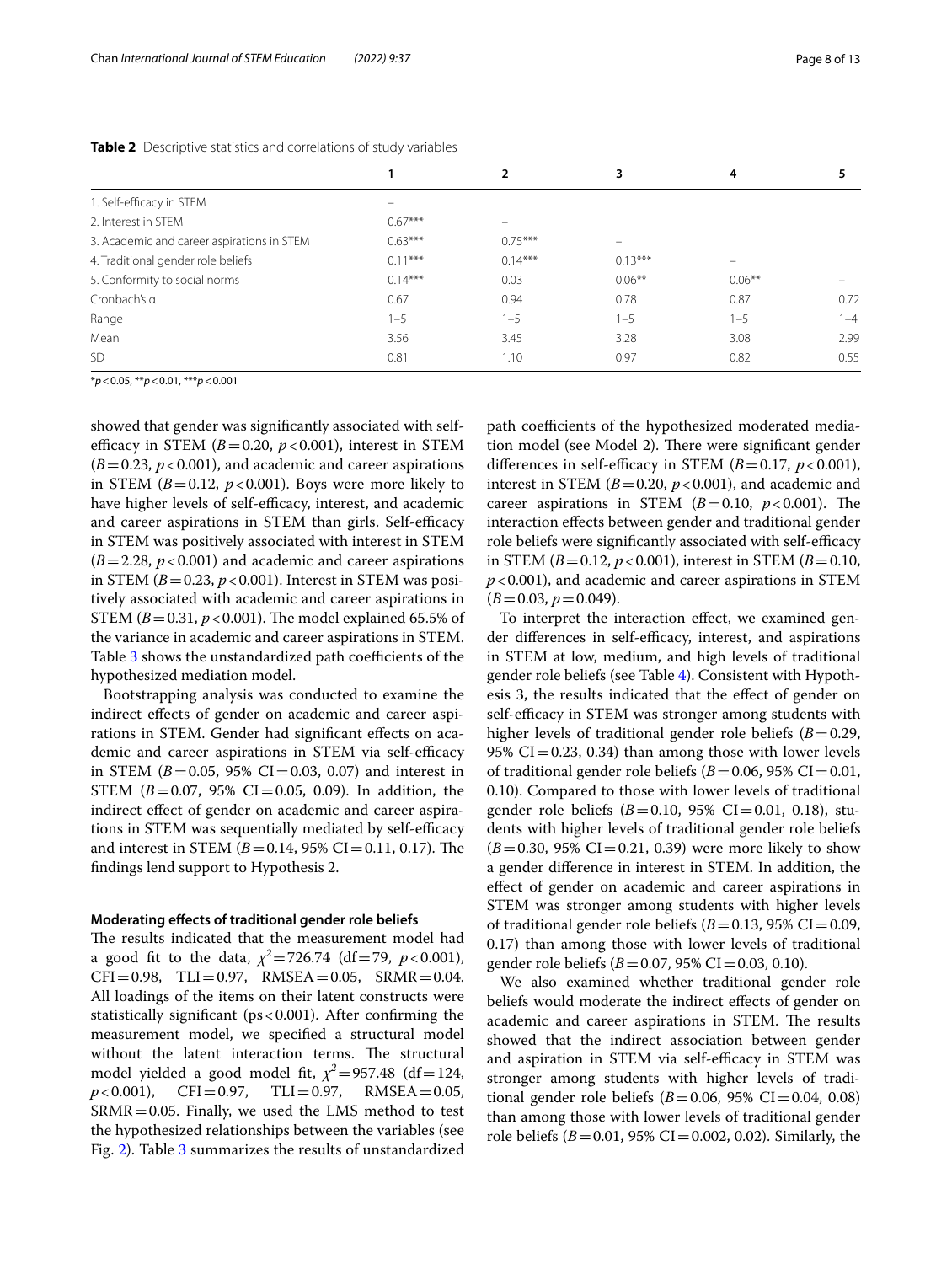<span id="page-8-0"></span>Table 3 Unstandardized and standardized path coefficients of mediation model and moderated mediation model

| <b>Parameter estimates</b>                                                                                 | <b>Mediation (Model 1)</b> |                   | Moderated<br>mediation (Model 2) |                          | Moderated<br>mediation (Model 3) |           |
|------------------------------------------------------------------------------------------------------------|----------------------------|-------------------|----------------------------------|--------------------------|----------------------------------|-----------|
|                                                                                                            | B (SE)                     | β                 | B (SE)                           | β                        | B (SE)                           | β         |
| Measurement model                                                                                          |                            |                   |                                  |                          |                                  |           |
| Self-efficacy in STEM $\rightarrow$ Item 1                                                                 | 1.00                       | $0.31***$         | 1.00                             | $0.31***1.00$            |                                  | $0.35***$ |
| Self-efficacy in STEM → Item 2                                                                             | $2.85(0.17)$ ***           | $0.89***$         | $2.85(0.17)$ ***                 |                          | $0.89***$ 2.44 (0.13)***         | $0.88***$ |
| Self-efficacy in STEM → Item 3                                                                             | $2.15(0.13)$ ***           | $0.75***$         | $2.16(0.13)$ ***                 |                          | $0.75***$ 1.86 (0.10)***         | $0.75***$ |
| Interest in STEM → Item 1                                                                                  | 1.00                       | $0.90***$         | 1.00                             | $0.90***1.00$            |                                  | $0.90***$ |
| Interest in STEM $\rightarrow$ Item 2                                                                      | $1.06(0.01)$ ***           | $0.94***$         | $1.06(0.01)$ ***                 |                          | $0.94***$ 1.06 (0.01)***         | $0.94***$ |
| Interest in STEM $\rightarrow$ Item 3                                                                      | $1.03(0.01)$ ***           | $0.91***$         | $1.03(0.01)$ ***                 |                          | $0.91***$ 1.03 (0.01)***         | $0.91***$ |
| Academic and career aspirations in STEM $\rightarrow$ Item 1                                               | 1.00                       | $0.41***$         | 1.00                             | $0.41***1.00$            |                                  | $0.42***$ |
| Academic and career aspirations in STEM $\rightarrow$ Item 2                                               | $2.22(0.09)$ ***           | $0.96***$         | $2.22(0.09)$ ***                 |                          | $0.96***$ 2.16 $(0.09)***$       | $0.96***$ |
| Academic and career aspirations in STEM $\rightarrow$ Item 3                                               | $2.14(0.09)$ ***           | $0.94***$         | $2.14(0.09)$ ***                 |                          | $0.94***$ 2.09 $(0.09)***$       | $0.94***$ |
| Traditional gender role beliefs $\rightarrow$ Item 1                                                       | $\overline{\phantom{0}}$   | ÷                 | 1.00                             | $0.71***$ -              |                                  |           |
| Traditional gender role beliefs $\rightarrow$ Item 2                                                       |                            |                   | $1.04(0.02)$ ***                 | $0.75***$ -              |                                  |           |
| Traditional gender role beliefs $\rightarrow$ Item 3                                                       |                            | $\qquad \qquad -$ | $1.11(0.03)$ ***                 | $0.79***$                |                                  |           |
| Traditional gender role beliefs $\rightarrow$ Item 4                                                       |                            | $\qquad \qquad -$ | $1.26(0.03)$ ***                 | $0.86***$                |                                  |           |
| Traditional gender role beliefs $\rightarrow$ Item 5                                                       |                            | $\qquad \qquad -$ | $0.91(0.03)$ ***                 | $0.59***$ -              |                                  |           |
| Conformity to social norms $\rightarrow$ Item 1                                                            | -                          | $\qquad \qquad -$ | $\overline{\phantom{0}}$         | $\equiv$                 | 1.00                             | $0.56***$ |
| Conformity to social norms $\rightarrow$ Item 2                                                            |                            | $\overline{a}$    |                                  | $\overline{\phantom{0}}$ | $0.24(0.03)$ ***                 | $0.17***$ |
| Conformity to social norms $\rightarrow$ Item 3                                                            |                            |                   |                                  | $\overline{a}$           | $0.86(0.02)$ ***                 | $0.49***$ |
| Conformity to social norms $\rightarrow$ Item 4                                                            |                            |                   |                                  | $\qquad \qquad -$        | $1.44(0.08)$ ***                 | $0.80***$ |
| Conformity to social norms $\rightarrow$ Item 5                                                            |                            |                   |                                  | $\qquad \qquad -$        | $0.97(0.05)$ ***                 | $0.57***$ |
| Structural model                                                                                           |                            |                   |                                  |                          |                                  |           |
| Gender → Self-efficacy in STEM                                                                             | $0.20(0.02)$ ***           | $0.57***$         | $0.17(0.02)$ ***                 |                          | $0.55***$ 0.21 (0.02)***         | $0.57***$ |
| Gender $\rightarrow$ Interest in STEM                                                                      | $0.23(0.03)$ ***           | $0.22***$         | $0.20(0.03)$ ***                 |                          | $0.22***0.20(0.03***)$           | $0.22***$ |
| Self-efficacy in STEM → Interest in STEM                                                                   | $2.28(0.18)$ ***           | $0.77***$         | $2.16(0.13)$ ***                 |                          | $0.77***$ 1.89 (0.10)***         | $0.78***$ |
| Gender $\rightarrow$ Academic and career aspirations in STEM                                               | $0.12(0.01)$ ***           | $0.24***$         | $0.10(0.01)$ ***                 |                          | $0.24***0.10(0.01***$            | $0.24***$ |
| Self-efficacy in STEM $\rightarrow$ Academic and career aspirations in STEM                                | $0.23(0.05)$ ***           | $0.16***$         | $0.20(0.04)$ ***                 |                          | $0.16***0.18(0.03***$            | $0.16***$ |
| Interest in $STEM \rightarrow Academic$ and career aspirations in $STEM$                                   | $0.31(0.02)$ ***           | $0.63***$         | $0.29(0.02)$ ***                 |                          | $0.63***$ 0.30 $(0.02)***$       | $0.63***$ |
| Traditional gender role beliefs $\rightarrow$ Self-efficacy in STEM                                        |                            |                   | $-0.03(0.01)$ *                  | $-0.07*$                 | $\overline{\phantom{a}}$         |           |
| Gender $\times$ Traditional gender role beliefs $\rightarrow$ Self-efficacy in STEM                        |                            | $\qquad \qquad -$ | $0.12(0.02)$ ***                 | $0.13***$ -              |                                  |           |
| Traditional gender role beliefs $\rightarrow$ Interest in STEM                                             |                            | $\qquad \qquad -$ | $-0.03(0.03)$                    | $-0.03$                  |                                  |           |
| Gender $\times$ Traditional gender role beliefs $\rightarrow$ Interest in STEM                             |                            | $\qquad \qquad -$ | $0.10(0.04)$ **                  | $0.04***$ -              |                                  |           |
| Traditional gender role beliefs $\rightarrow$ Academic and career aspirations in STEM                      | $\qquad \qquad -$          | $\qquad \qquad -$ | $-0.01(0.01)$                    | $-0.02$                  |                                  |           |
| Gender $\times$ Traditional gender role beliefs $\rightarrow$ Academic and career aspira-<br>tions in STEM |                            | $\qquad \qquad -$ | $0.03(0.02)$ *                   | $0.03*$                  |                                  |           |
| Conformity to social norms $\rightarrow$ Self-efficacy in STEM                                             |                            |                   |                                  |                          | 0.12(0.07)                       | 0.06      |
| Gender $\times$ Conformity to social norms $\rightarrow$ Self-efficacy in STEM                             |                            |                   |                                  | $\overline{\phantom{0}}$ | 0.04(0.09)                       | 0.01      |
| Conformity to social norms -> Interest in STEM                                                             |                            |                   |                                  |                          | $-0.05(0.12)$                    | $-0.01$   |
| Gender $\times$ Conformity to social norms $\rightarrow$ Interest in STEM                                  |                            |                   |                                  | $\overline{\phantom{0}}$ | $-0.20(0.15)$                    | $-0.02$   |
| Conformity to social norms -> Academic and career aspirations in STEM                                      | $\overline{ }$             |                   |                                  | $\qquad \qquad -$        | $-0.05(0.05)$                    | $-0.02$   |
| Gender $\times$ Conformity to social norms $\rightarrow$ Academic and career aspirations<br>in STEM        | $\equiv$                   |                   |                                  |                          | $-0.09(0.07)$                    | $-0.02$   |

Gender was coded as a dichotomous variable with female as the reference category; \**p*<0.05, \*\**p*<0.01, \*\*\**p*<0.001

indirect efect of gender on aspiration in STEM via interest in STEM was stronger among students with higher levels of traditional gender role beliefs (*B*=0.09, 95%  $CI = 0.06$ , 0.12) than among those with lower levels of traditional gender role beliefs ( $B=0.03$ , 95% CI=0.003, 0.05). Moreover, the results revealed that the indirect association between gender and aspiration in STEM via self-efficacy and interest in STEM was stronger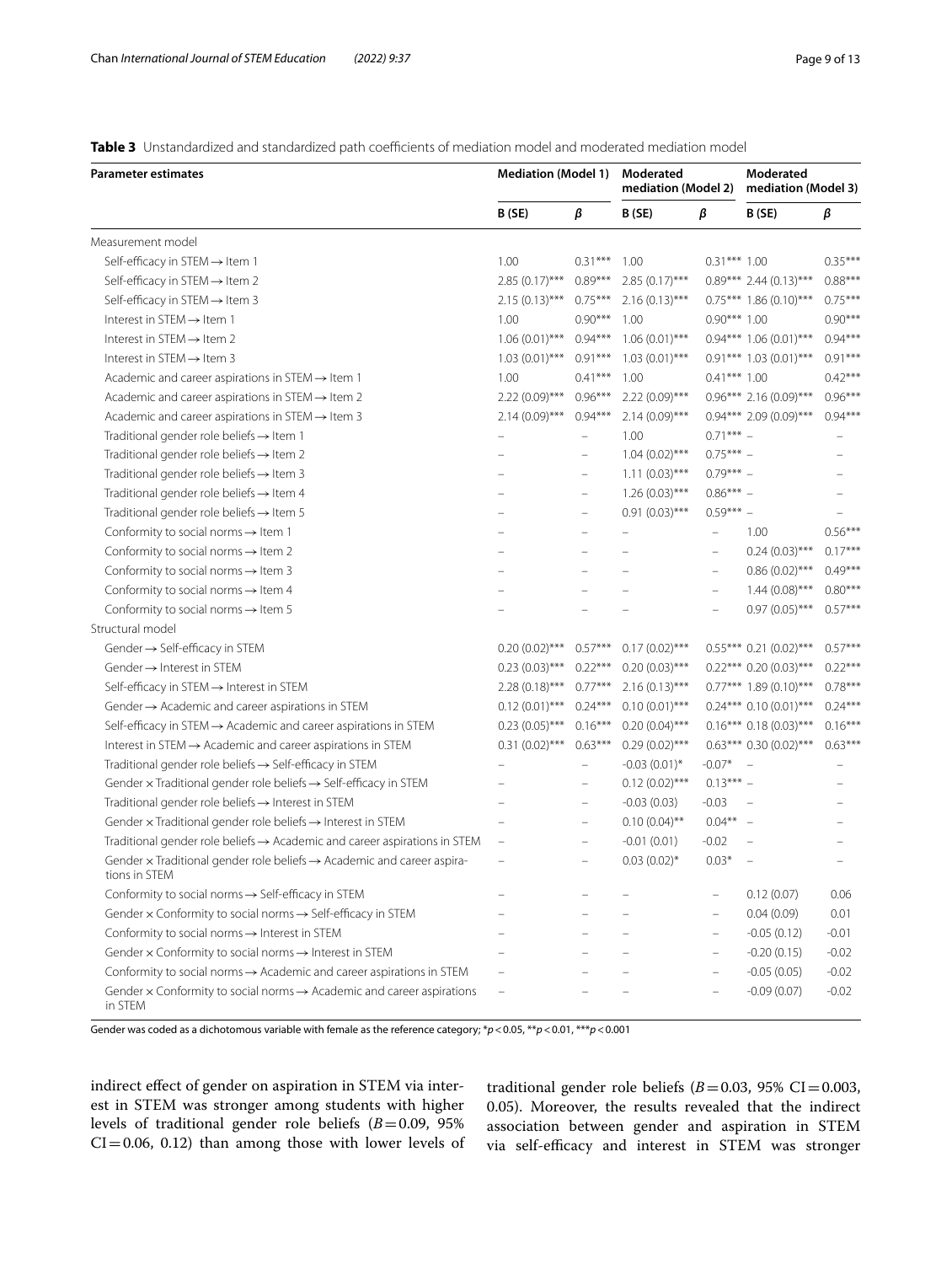<span id="page-9-0"></span>**Table 4** Conditional efects of gender at low, medium, and high levels of traditional gender role beliefs

| <b>Parameter estimates</b>                                                                                                         | Low levels of<br>traditional gender<br>role beliefs |             | Medium levels of<br>traditional gender<br>role beliefs |            | High levels of<br>traditional gender<br>role beliefs |            |
|------------------------------------------------------------------------------------------------------------------------------------|-----------------------------------------------------|-------------|--------------------------------------------------------|------------|------------------------------------------------------|------------|
|                                                                                                                                    | в                                                   | 95% CI      | В                                                      | 95% CI     | В                                                    | 95% CI     |
| Direct effects                                                                                                                     |                                                     |             |                                                        |            |                                                      |            |
| Gender $\rightarrow$ Self-efficacy in STEM                                                                                         | $0.06*$                                             | 0.01, 0.10  | $0.17***$                                              | 0.14, 0.21 | $0.29***$                                            | 0.23, 0.34 |
| Gender $\rightarrow$ Interest in STFM                                                                                              | $0.10*$                                             | 0.01.0.18   | $0.20***$                                              | 0.15.0.25  | $0.30***$                                            | 0.21, 0.39 |
| Gender $\rightarrow$ Academic and career aspirations in STEM                                                                       | $0.07***$                                           | 0.03, 0.10  | $0.10***$                                              | 0.08.0.12  | $0.13***$                                            | 0.09.0.17  |
| Indirect effects                                                                                                                   |                                                     |             |                                                        |            |                                                      |            |
| Gender $\rightarrow$ Self-efficacy in STEM $\rightarrow$ Academic and career aspirations in STEM                                   | $0.01*$                                             | 0.002, 0.02 | $0.04***$                                              | 0.02.0.05  | $0.06***$                                            | 0.04, 0.08 |
| Gender $\rightarrow$ Interest in STEM $\rightarrow$ Academic and career aspirations in STEM                                        | $0.03*$                                             | 0.003.0.05  | $0.06***$                                              | 0.04.0.07  | $0.09***$                                            | 0.06, 0.12 |
| Gender $\rightarrow$ Self-efficacy in STEM $\rightarrow$ Interest in STEM $\rightarrow$ Academic and career<br>aspirations in STEM | $0.04*$                                             | 0.01.0.07   | $0.11***$                                              | 0.09.0.13  | $0.18***$                                            | 0.15, 0.22 |

Gender was coded as a dichotomous variable with female as the reference category; \**p*<0.05, \*\**p*<0.01, \*\*\**p*<0.001

among students with higher levels of traditional gender role beliefs ( $B = 0.18$ , 95% CI = 0.15, 0.22) than among those with lower levels of traditional gender role beliefs  $(B=0.04, 95\% \text{ CI} = 0.01, 0.07).$ 

## **Moderating efects of conformity to social norms**

The results indicated that the measurement model had an acceptable fit to the data,  $\chi^2$  = 1320.20 (df = 80, *p* < 0.001),  $CFI = 0.95$ ,  $TLI = 0.94$ ,  $RMSEA = 0.07$ ,  $SRMR = 0.06$ . All loadings of the items on their latent constructs were statistically signifcant (ps<0.001). After confrmation of the measurement model, a structural model without the latent interaction terms was estimated and the results showed an acceptable model fit,  $\chi^2$  = 1389.28 (*df* = 125,  $p$  < 0.001), CFI = 0.95, TLI = 0.94, RMSEA = 0.06,  $TLI = 0.94$ , RMSEA = 0.06,  $SRMR = 0.05$ . Finally, the LMS method was used to examine the moderating efects of conformity to social norms (Model 3). As shown in Table [3,](#page-8-0) the interaction efects between gender and conformity to social norms were not significantly associated with self-efficacy in STEM ( $B=0.04$ ,  $p=0.64$ ), interest in STEM ( $B=-0.20$ ,  $p=0.18$ ), and academic and career aspirations in STEM  $(B=-0.09, p=0.16)$ . The findings do not provide support for Hypothesis 4.

## **Discussion**

The present study is one of the first few published studies to examine gender differences in self-efficacy, interest, and aspirations in STEM in China. Very limited research has examined gender disparities in STEM in China, where the public discussion of gender disparities in STEM is in its nascent stage (Liu, [2018](#page-12-10); Yang & Gao, [2019](#page-12-20)). Consistent with the hypothesis, the results indicated that girls showed signifcantly lower levels of selfefficacy in STEM than boys, and the difference was of

medium magnitude. In other words, girls in China were less likely to believe that they had the ability to perform well in STEM than boys, resulting in self-doubt and lower performance expectations. In addition, there were signifcant gender diferences in interest and aspirations in STEM, and the diferences were of medium-to-large magnitude. Girls were less likely to develop an interest in STEM and were less motivated to pursue STEM-related professions in their future education and career endeavors than boys. The findings were consistent with those from previous studies conducted in Western societies (Else-Quest et al., [2010](#page-11-2); Legewie & DiPrete, [2014;](#page-12-2) Lindberg et al., [2010\)](#page-12-5), showing female underrepresentation in STEM. It is important to consider our fndings within the context of the literature documenting substantial gender disparities experienced by students in China.

The results provided empirical support for the hypothesized sequential mediation model of gender diferences in STEM engagement. In line with the proposition of social cognitive career theory (Lent et al., [1994\)](#page-12-12), the results showed that self-efficacy in STEM was positively associated with interest in STEM, which, in turn, was related to higher levels of academic and career aspirations in STEM among Chinese students. The findings were in accordance with the proposition of the SCCT interest and choice model (Lent et al., [2018](#page-12-13)), in which stronger self-efficacy beliefs may foster greater interest in STEM pursuits and predict educational and occupation choice goals in STEM-related felds. Most importantly, the present study integrated a gender perspective into the theory by showing that girls were less likely to form an enduring interest in STEM than boys, as girls view themselves as less competent in performing well in mathematical, scientific, and technical tasks. This, in turn, might make them less likely to develop academic aspirations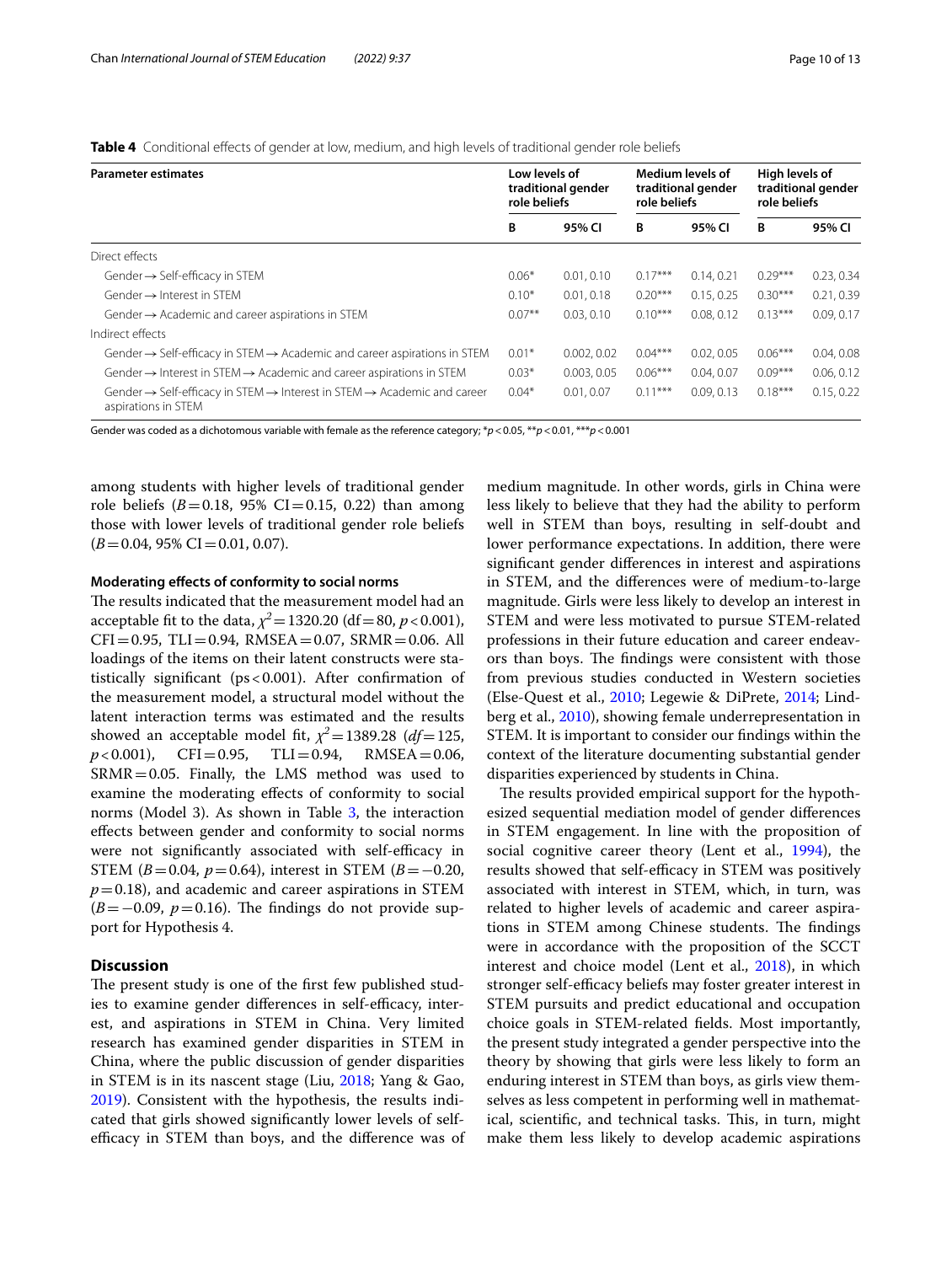and pursue career paths in STEM-related felds (Bandura et al., [2001](#page-11-6)).

Traditional gender role beliefs moderated the associations of gender with self-efficacy, interest, and aspirations in STEM, in which gender diferences in STEM were more apparent among those who strongly endorsed stereotypical views of male and female roles (Inzlicht & Schmader, [2012](#page-12-19); Nosek et al., [2009](#page-12-21)). Girls who had higher levels of traditional gender role beliefs were likely to doubt their STEM abilities and have a lower self-efficacy in STEM. Girls who lose confdence in their abilities to solve STEM problems and perform STEM tasks might then show lower interest in STEM and be less motivated to consider and pursue STEM-related careers than boys. On the other hand, boys who endorsed higher levels of traditional gender role beliefs were more inclined to believe that they perform well in STEM, which, in turn, boosts their determination in STEM-related careers. The fndings imply that traditional gender role beliefs play a signifcant role in reinforcing and strengthening female underrepresentation in STEM engagement (Charlesworth & Banaji, [2019](#page-11-1)). In particular, gender role attitudes exacerbate the gender difference in self-efficacy in STEM, which serves to maintain girls' lower interest and career aspirations as compared to boys in STEM felds.

Furthermore, the results showed that conformity to familial and social norms did not contribute to gender diferences in STEM among Chinese students. Contrary to the hypothesis, the moderating efect of conformity to social norms on the associations of gender with selfefficacy, interest, and academic and career aspirations in STEM was not signifcant. Students who strongly endorsed social norms did not necessarily conform to the gender division in STEM engagement. Nevertheless, the results found that conformity to social norms was positively correlated with self-efficacy and aspirations in STEM. One possible explanation is the commonly held belief that STEM is a pathway to success and achievement in Chinese societies. As STEM careers are generally considered well paid and secure, both boys and girls who conform to social norms prefer to select STEM careers to achieve fnancial success and upward social mobility. This phenomenon is known as the "educational-genderequality paradox," which may explain why developing countries have smaller gender gaps in STEM felds (Stoet & Geary, [2018\)](#page-12-1).

## **Practical implications**

The findings from this first-known study of how gender and cultural norms infuence gender disparities in STEM in China provide evidence supporting the need for STEM education for girls. As the present study shows, low selfefficacy is likely to cause girls to lose interest in STEM. It is imperative to facilitate the development of spatial abilities, critical thinking skills, and problem-solving skills in primary education, because these skills are essential to boosting girls' self-confdence and abilities in STEM later in their educational and career trajectories. This can be done by introducing a thorough revamp of the school curriculum and ofering out-of-school time programs (e.g., after-school supplementary classes, summer schools, and enrichment programs) to bridge the STEM achievement gender gap (Young et al., [2016\)](#page-12-37). Teachers should also build a positive and safe STEM learning environment, where girls feel valued and are encouraged to seek support when they perceive that they are unable to accomplish a STEM-related task or that they are not as competent as boys in STEM classes (George, [2019](#page-11-16)). In addition, providing access to female STEM role models (e.g., female scientists, engineers, and STEM college students) through mentorship programs may be instrumental to inspiring girls by ensuring that they see a future for themselves in STEM fields and improving their self-efficacy and career aspirations in STEM (Drury et al., [2011\)](#page-11-17).

Apart from fostering self-efficacy in STEM, it is also important to cultivate a gender-bias-free environment to eliminate gender disparities in STEM engagement. Gender-responsive pedagogy is the key to allowing all learners to actively participate in the classroom regardless of their gender (Aikman et al., [2005\)](#page-11-18). First, traditional gender role beliefs should be explicitly addressed and included in the curriculum to debunk gender stereotypes and misconceptions among students. Teaching and learning materials may serve to reproduce systems of gender inequity; thus, teachers should review and ensure that their instructional materials show women and men taking on a wide variety of roles and responsibilities (e.g., both women and men are represented as scientists, engineers, and programmers) (Forum for African Women Educationalists, [2018\)](#page-11-19). Moreover, teachers must identify and be aware of their gender biases in classroom interactions (e.g., praising boys more than girls for their performance on STEM tasks, not expecting girls to do well in mathematics and science, and assigning boys to be the leaders in STEM-related group work) (Sadker & Zittleman, [2007\)](#page-12-38). Teachers should also ensure that gender-responsive language is used in the classroom and sensitize students to the gender stereotypical messages they receive in their daily lives.

## **Limitations**

Although the present study provides valuable insight into gender disparities in STEM engagement in China, a few limitations must be acknowledged. First, the crosssectional nature of the study does not allow for the testing of the directionality of the relationships among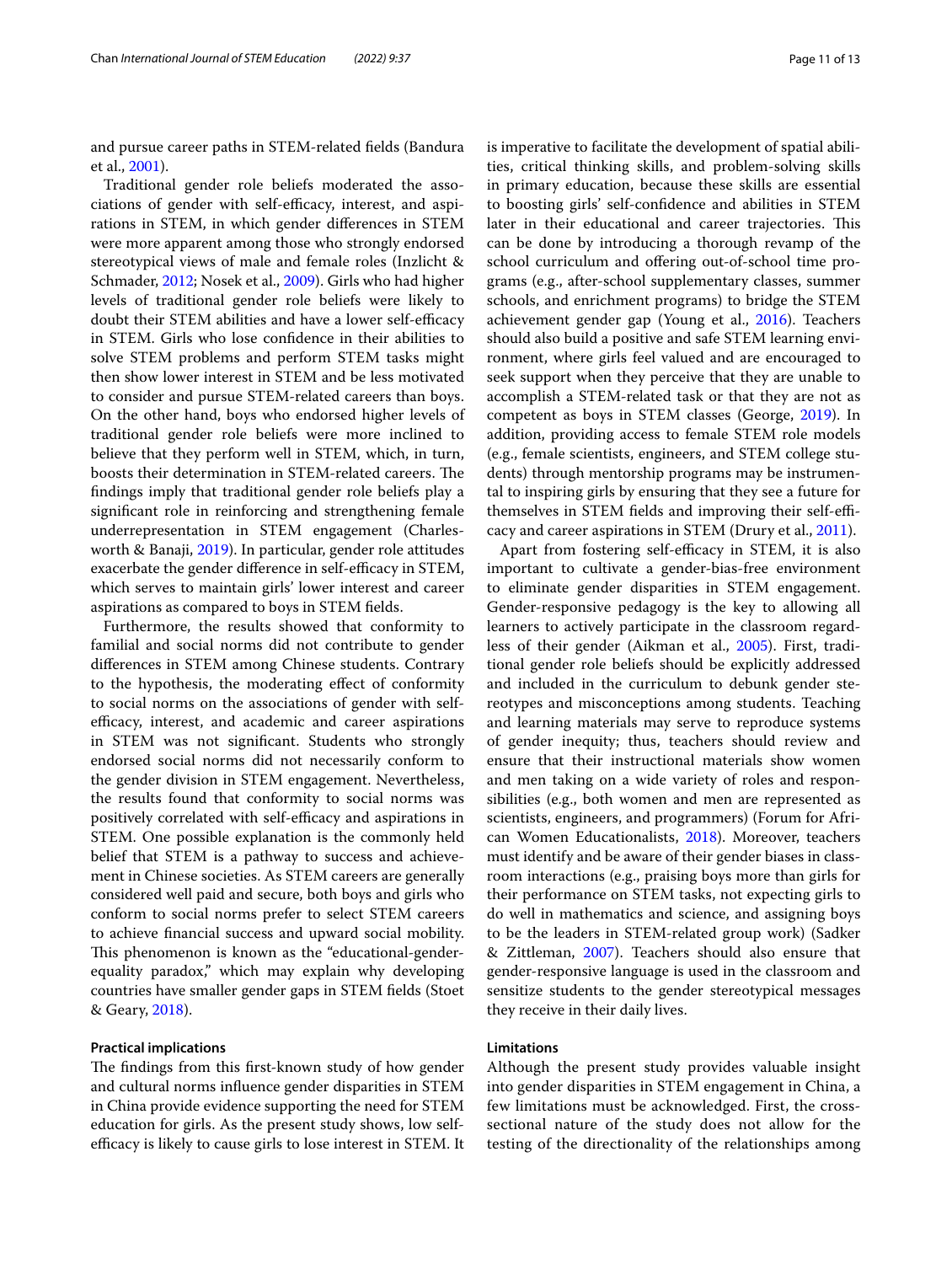the study variables. Future research should examine the proposed hypotheses using a longitudinal research design. Second, the study results were based solely on self-report data and, thus, might be subject to common method bias. Future work should include objective data (e.g., STEM achievement test scores) in conjunction with subjective self-report questionnaires to improve the measurement of STEM engagement. Third, the study relied on nonprobability sampling, which may hinder the generalizability of the findings. The validity of the fndings can be strengthened using a nationally representative sample in future research. Data on gender disparities in STEM engagement should be systematically collected in the China Education Panel Survey, which can inform national policies on STEM education.

## **Conclusions**

Overall, the present study adds to growing evidence of gender disparities in self-efficacy, interest, and academic and career aspirations in STEM in China (Liu,  $2018$ ; Yang & Gao,  $2019$ ). The results showed that girls were less likely to perceive that they have the capabilities to do well in mathematical, scientifc, and technical tasks than boys, which might make girls lose interest in STEM and subsequently lack motivation to pursue STEM as academic and career endeavors. The gender diference in STEM engagement was even more prominent among students who endorsed higher levels of traditional gender role beliefs. Eforts to improve girls' access to STEM education through curriculum enrichment and out-of-school time programs are necessary to bridge the gender gap in STEM. Access to female role models and gender-responsive pedagogy is also needed to boost girls' self-efficacy in STEM and eradicate traditional gender role beliefs among all students.

#### **Acknowledgements**

We would like to thank the Gender Friendly Campus Association for supporting data collection.

#### **Author contributions**

RCHC was responsible for study conceptualization and design, data analysis, and the writing of the manuscript. The author read and approved the fnal manuscript.

#### **Funding**

The research was supported by the General Research Fund of the Research Grants Council of Hong Kong (Project Number: 18605420).

#### **Availability of data and materials**

The datasets generated and/or analyzed during the current study are not publicly available due to concerns regarding confdentiality and data protection.

#### **Declarations**

#### **Competing interests**

The author has no conficts of interest related to this study.

Received: 16 August 2021 Accepted: 29 April 2022 Published online: 25 May 2022

#### **References**

- <span id="page-11-18"></span>Aikman, S., Unterhalter, E., & Challender, C. (2005). The education MDGs: achieving gender equality through curriculum and pedagogy change. *Gender & Development, 13*(1), 44–55. <https://doi.org/10.1080/13552070512331332276>
- <span id="page-11-6"></span>Bandura, A., Barbaranelli, C., Vittorio Caprara, G., & Pastorelli, C. (2001). Self-efficacy beliefs as shapers of children's aspirations and career trajectories. *Child Development, 72*(1), 187–206.<https://doi.org/10.1111/1467-8624.00273>
- <span id="page-11-10"></span>Bond, R., & Smith, P. B. (1996). Culture and conformity: a meta-analysis of studies using Asch's (1952b, 1956) line judgment task. *Psychological Bulletin, 119*(1), 111–137.<https://doi.org/10.1037/0033-2909.119.1.111>
- <span id="page-11-14"></span>Brown, P. L., Concannon, J. P., Marx, D., Donaldson, C., & Black, A. (2016). An examination of middle school students' STEM self-efficacy, interests and perceptions. *Journal of STEM Education: Innovations and Research, 17*(3), 27–38.
- <span id="page-11-0"></span>Ceci, S. J., & Williams, W. M. (2011). Understanding current causes of women's underrepresentation in science. *Proceedings of the National Academy of Sciences, 108*(8), 3157–3162. <https://doi.org/10.1073/pnas.1014871108>
- <span id="page-11-8"></span>Ceci, S. J., Williams, W. M., & Barnett, S. M. (2009). Women's underrepresentation in science: sociocultural and biological considerations. *Psychological Bulletin, 135*(2), 218–261. <https://doi.org/10.1037/a0014412>
- <span id="page-11-12"></span>Chan, R. C. H., & Huang, Y. T. (2022). A typology of intergenerational relationships between Taiwanese gay and bisexual men and their parents: negotiating outness and co-residence in Chinese families. *Sexuality Research and Social Policy, 19*(1), 295–307. [https://doi.org/10.1007/](https://doi.org/10.1007/s13178-021-00542-5) [s13178-021-00542-5](https://doi.org/10.1007/s13178-021-00542-5)
- <span id="page-11-1"></span>Charlesworth, T. E. S., & Banaji, M. R. (2019). Gender in science, technology, engineering, and mathematics: issues, causes, solutions. *Journal of Neuroscience, 39*(37), 7228–7243. [https://doi.org/10.1523/JNEUROSCI.](https://doi.org/10.1523/JNEUROSCI.0475-18.2019) [0475-18.2019](https://doi.org/10.1523/JNEUROSCI.0475-18.2019)
- <span id="page-11-11"></span>Chen, X., Cen, G., Li, D., & He, Y. (2005). Social functioning and adjustment in Chinese children: the imprint of historical time. *Child Development, 76*(1), 182–195.<https://doi.org/10.1111/j.1467-8624.2005.00838.x>
- <span id="page-11-3"></span>Cheryan, S., Master, A., & Meltzoff, A. N. (2015). Cultural stereotypes as gatekeepers: Increasing girls' interest in computer science and engineering by diversifying stereotypes. *Frontiers in Psychology, 6*, 49. [https://doi.org/10.](https://doi.org/10.3389/fpsyg.2015.00049) [3389/fpsyg.2015.00049](https://doi.org/10.3389/fpsyg.2015.00049)
- <span id="page-11-13"></span>Cialdini, R. B., & Trost, M. R. (1998). Social infuence: social norms, conformity and compliance. In D. T. Gilbert, S. T. Fiske, & G. Lindzey (Eds.), *The handbook of social psychology* (4th ed., pp. 151–192). McGraw-Hill.
- <span id="page-11-15"></span>Cohen, J. (1992). A power primer. *Psychological Bulletin, 112*(1), 155–159. <https://doi.org/10.1037/0033-2909.112.1.155>
- <span id="page-11-9"></span>Correll, S. J. (2001). Gender and the career choice process: the role of biased self-assessments. *American Journal of Sociology, 106*(6), 1691–1730. <https://doi.org/10.1086/321299>
- <span id="page-11-4"></span>Diekman, A. B., Brown, E. R., Johnston, A. M., & Clark, E. K. (2010). Seeking congruity between goals and roles: a new look at why women opt out of science, technology, engineering, and mathematics careers. *Psychological Science, 21*(8), 1051–1057.<https://doi.org/10.1177/0956797610377342>
- <span id="page-11-5"></span>Diekman, A. B., Weisgram, E. S., & Belanger, A. L. (2015). New routes to recruiting and retaining women in STEM: policy implications of a communal goal congruity perspective. *Social Issues and Policy Review, 9*(1), 52–88. <https://doi.org/10.1111/sipr.12010>
- <span id="page-11-17"></span>Drury, B. J., Siy, J. O., & Cheryan, S. (2011). When do female role models beneft women? The importance of diferentiating recruitment from retention in STEM. *Psychological Inquiry, 22*(4), 265–269. [https://doi.org/10.1080/10478](https://doi.org/10.1080/1047840X.2011.620935) [40X.2011.620935](https://doi.org/10.1080/1047840X.2011.620935)
- <span id="page-11-7"></span>Eagly, A. H. (1987). *Sex diferences in social behavior: a social-role interpretation*. Erlbaum.
- <span id="page-11-2"></span>Else-Quest, N. M., Hyde, J. S., & Linn, M. C. (2010). Cross-national patterns of gender diferences in mathematics: a meta-analysis. *Psychological Bulletin, 136*(1), 103–127.<https://doi.org/10.1037/a0018053>
- <span id="page-11-19"></span>Forum for African Women Educationalists. (2018). *Gender responsive pedagogy: a toolkit for teachers and schools (2nd ed.)*. [https://www.unicef.org/esa/](https://www.unicef.org/esa/media/6726/file/GRP-A-Toolkit-for-Teachers-and-Schools-2020.pdf) [media/6726/fle/GRP-A-Toolkit-for-Teachers-and-Schools-2020.pdf.](https://www.unicef.org/esa/media/6726/file/GRP-A-Toolkit-for-Teachers-and-Schools-2020.pdf)
- <span id="page-11-16"></span>George, B. T. (2019). *STEM academy: A case study of girls' STEM self-efficacy* [Doctoral dissertation, The University of Houston-Clear Lake]. [https://uhcl-ir.tdl.](https://uhcl-ir.tdl.org/bitstream/handle/10657.1/1453/GEORGE-DOCTORALDISSERTATION-2019.pdf?sequence=1&isAllowed=y) [org/bitstream/handle/10657.1/1453/GEORGE-DOCTORALDISSERTATION-](https://uhcl-ir.tdl.org/bitstream/handle/10657.1/1453/GEORGE-DOCTORALDISSERTATION-2019.pdf?sequence=1&isAllowed=y)[2019.pdf?sequence](https://uhcl-ir.tdl.org/bitstream/handle/10657.1/1453/GEORGE-DOCTORALDISSERTATION-2019.pdf?sequence=1&isAllowed=y)=1&isAllowed=y.